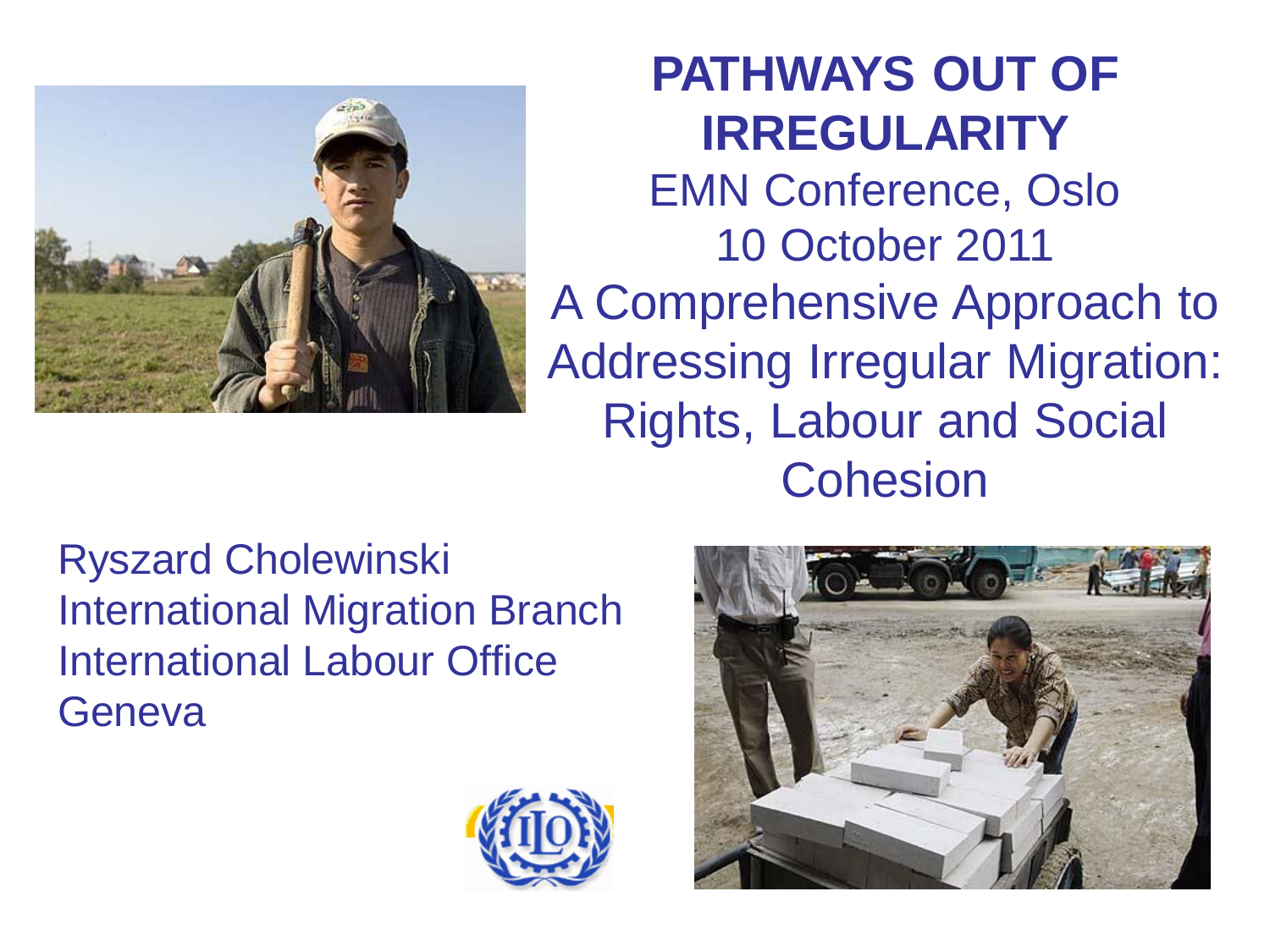

### Presentation outline

**>Labour** 

**≻Rights** 

**≻Social cohesion** 

**≻Conclusions** 

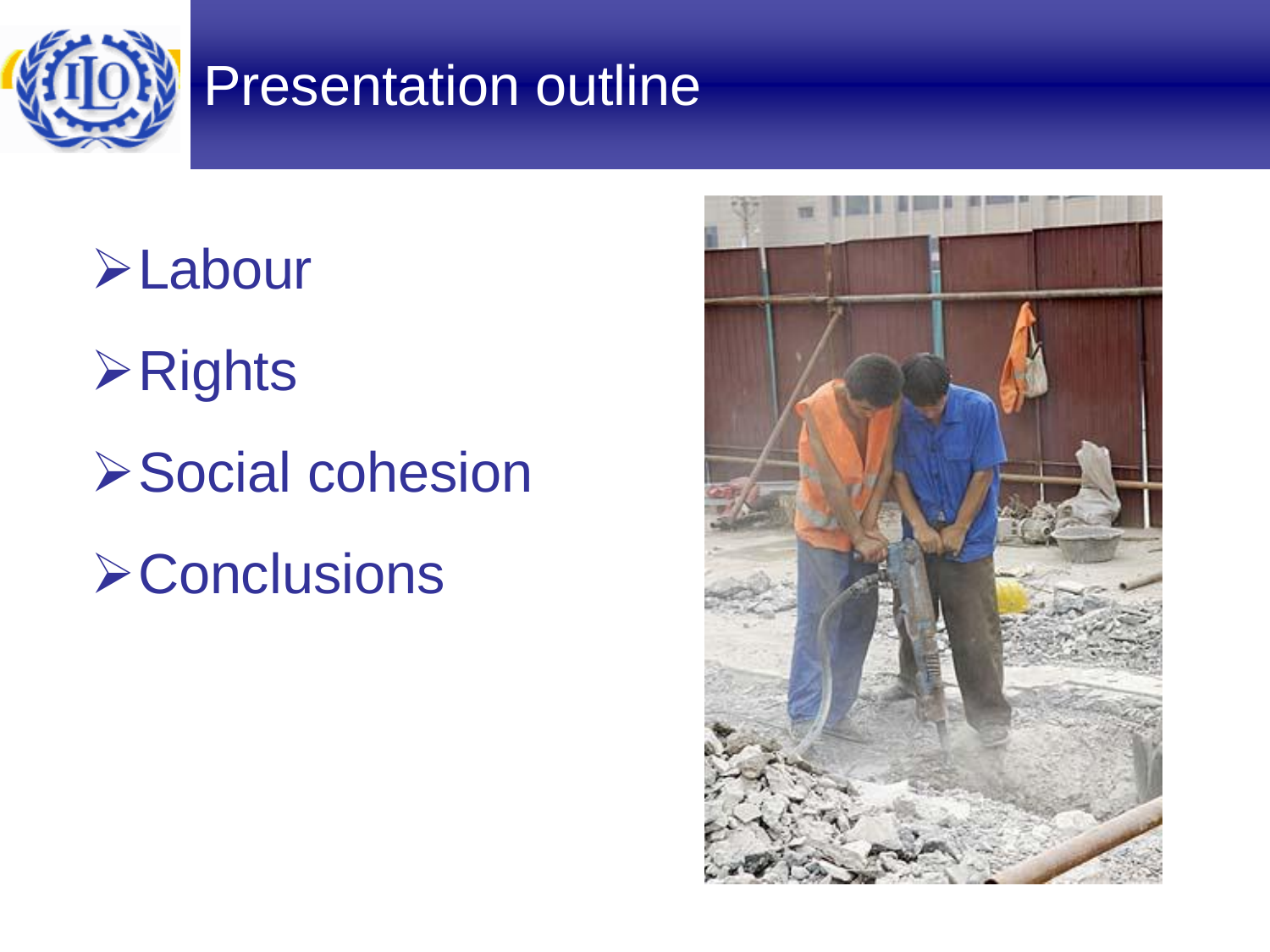

- 214 million international migrants globally (Population Division UN-DESA, 2010)
	- Approximately 3.1 % of world population
	- 105 million migrant workers (ILO, 2010)
		- This figure is higher if dependants are included meaning that over 90% of all international migrants are bound up with the world of work

**≻ Significant irregular migration to some countries/ regions** 

- Estimated 10-15 % of migrant population globally (Hatton and Williamson, 2002; ILO, 2004)
- 1.9-3.8 million in EU-27 in 2008 (Clandestino project, 2007-09)
- $\geq$  10.75 million in U.S. (DHS, 2010)
- A global phenomenon e.g. Argentina, Malaysia, Russia South Africa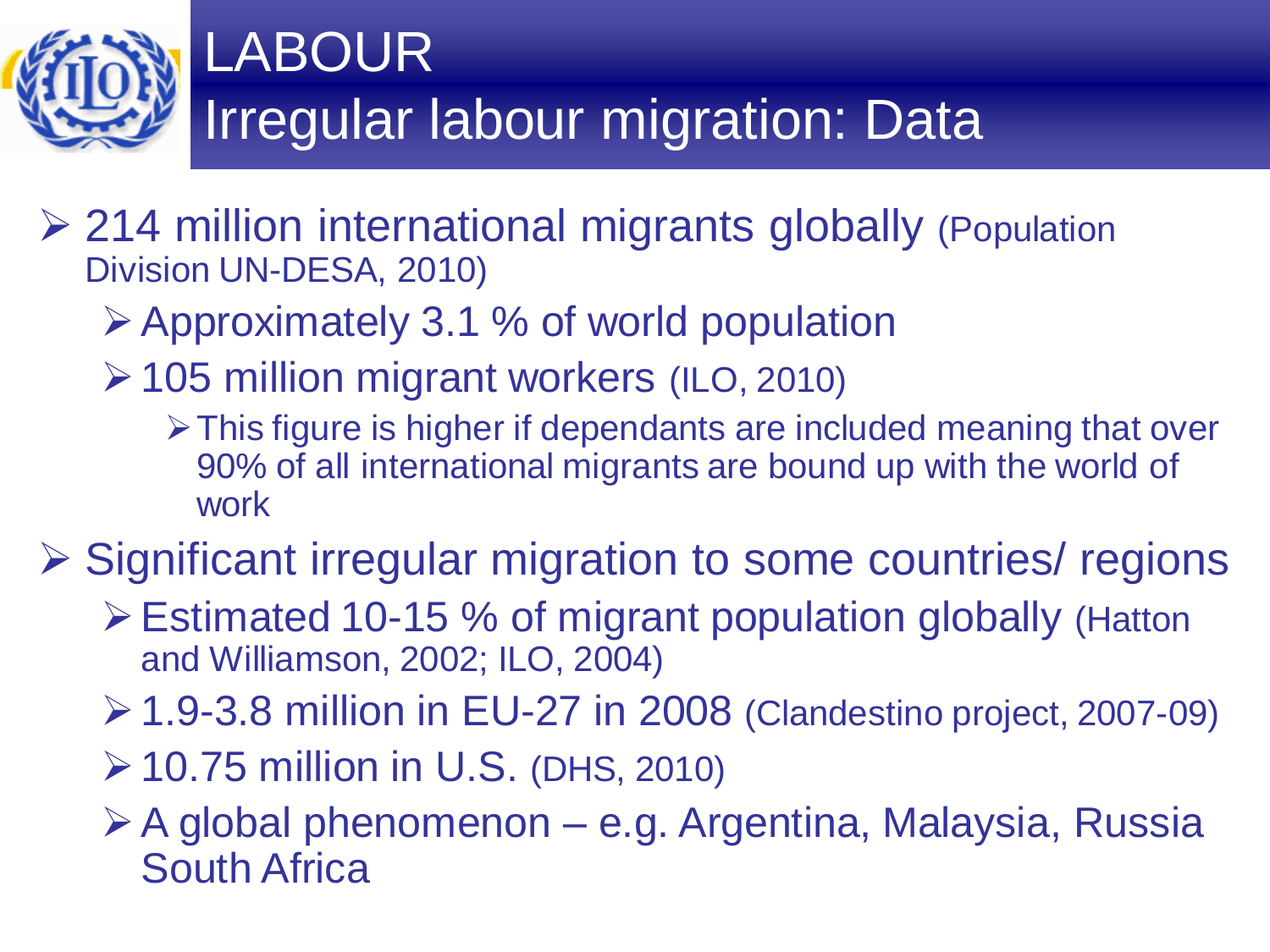

### **≻ Continuing high supply of labour**

- Failure of globalization: To create decent work opportunities in many developing countries of origin with growing and youthful populations
- Continuing demand for both high-skilled and low-skilled labour (and not a large reduction in this demand despite economic crisis)
	- Mobility of capital and rapid advances in technology and organization of work increasingly require that labour and skills be available where new investments are made and where these changes are taking place
	- $\triangleright$  Irregular migration provides for the quintessential cheap, flexible and docile labour force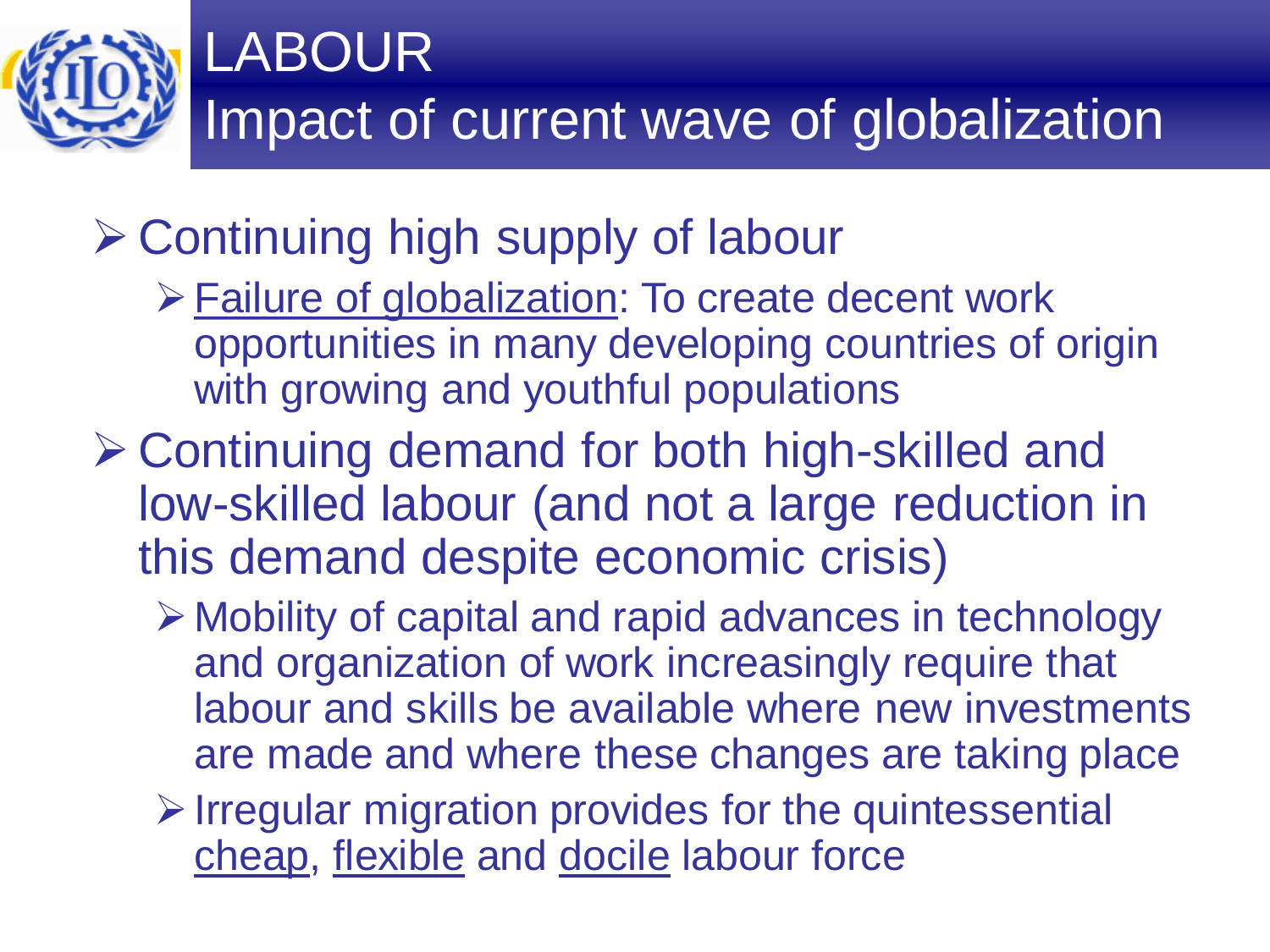

- $\triangleright$  Rapid rates of decline in populations and workforces in destination countries (Taran, 2011)
	- **≻ Russian Federation losing one million workers per** year in its labour market
	- Germany will lose 5 million workers in next ten years
	- China's working age population forecast to decline by 126 million in 2025
	- Declining fertility rates in many destination countries (e.g. South Korea, Spain) as well as traditional countries of origin (e.g. Mexico, Tunisia)
- $\triangleright$  Increase in productivity and any economic growth is unlikely to compensate for this decline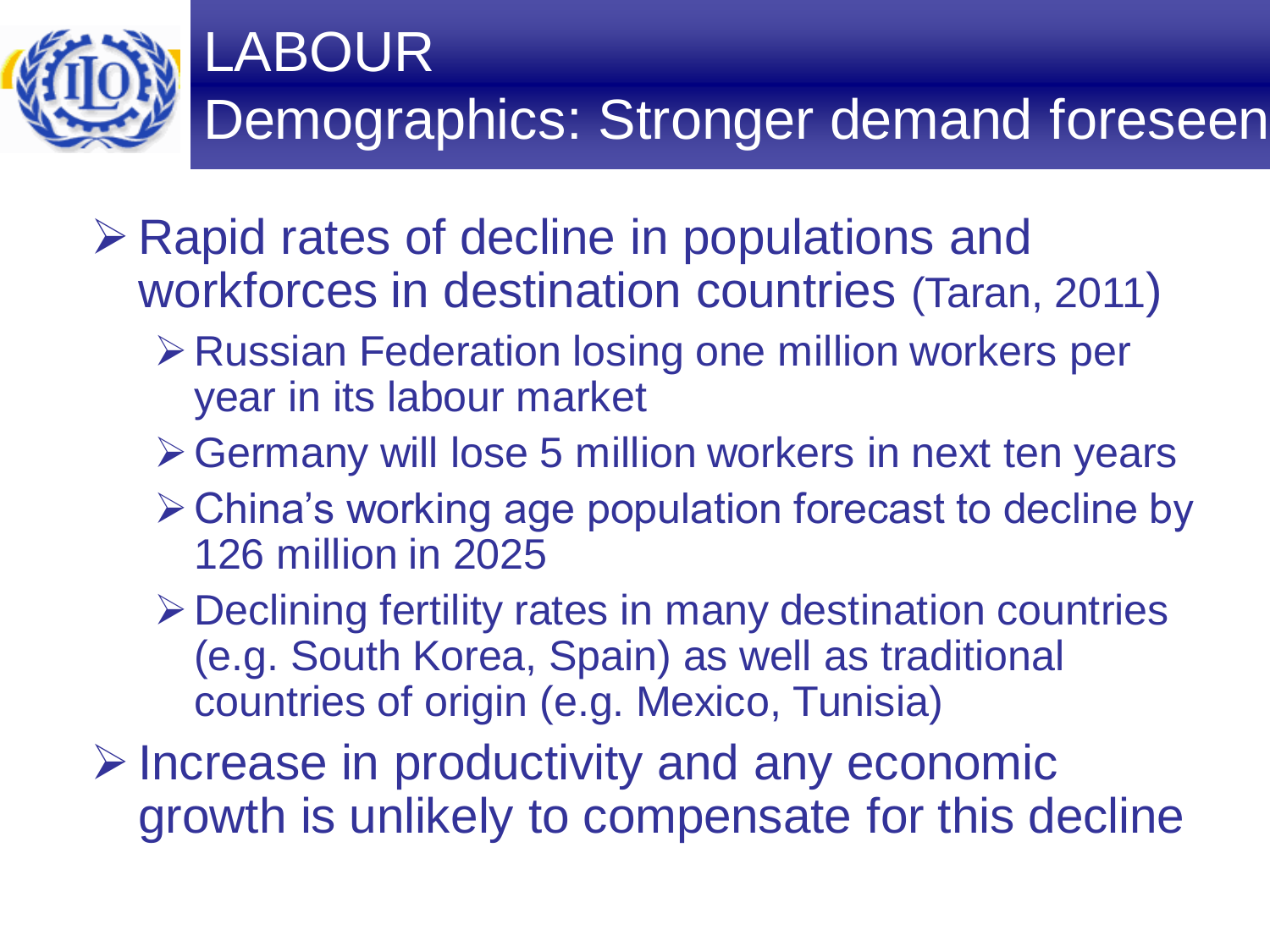

- **≻ Sovereign prerogative of States to determine which** non-nationals may enter their territory for the purpose of employment in accordance with economic interests and labour market needs
- $>$  BUT
	- Migrants in an irregular situation and members of their families are human beings entitled to human and labour rights
	- $\triangleright$  "No one is illegal" "everyone has the right to recognition everywhere as a person before the law" (UDHR, Art. 6)
	- $\triangleright$  Rule of law framework should therefore govern irregular migration and the treatment of migrants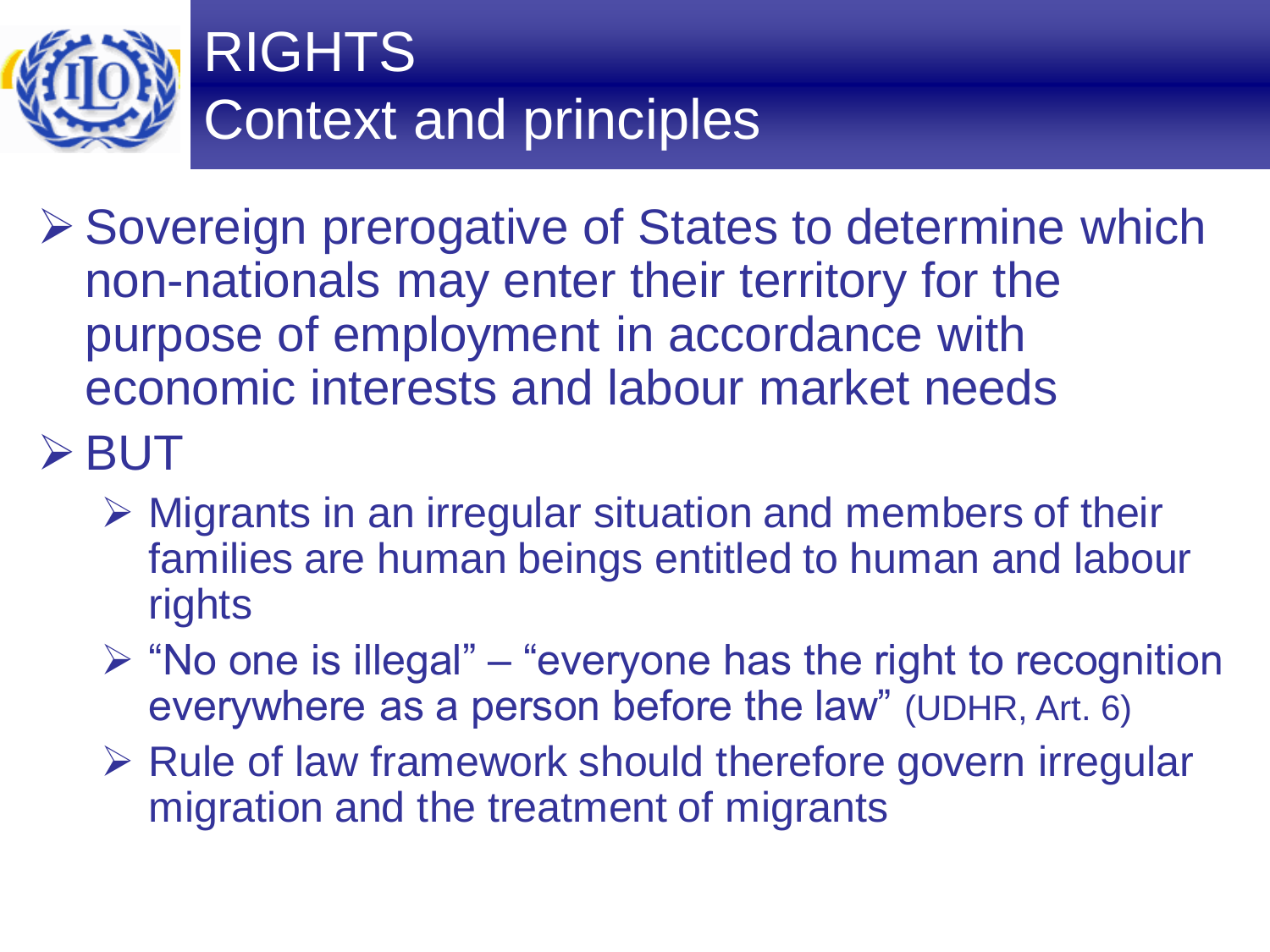

#### **▶ ILO International Labour Standards**

- $\triangleright$  ILO Conventions and Recommendations are in principle applicable to all workers irrespective of nationality and immigration status unless otherwise stated
	- $\triangleright$  8 fundamental conventions
	- $\triangleright$  Conventions with specific provisions on migrant workers e.g. Domestic Workers Convention, 2011 (No. 189)
	- $\triangleright$  Conventions of general application e.g. labour inspection
- $\triangleright$  Nine core international human rights instruments
- $\triangleright$  Specific standards protecting migrant workers
	- $\triangleright$  ILO Conventions No. 97 and 143
	- 1990 UN Convention on Migrant Workers (core HR instrument)
- $\triangleright$  Regional standards
	- European Convention on Human Rights; (Revised) European Social Charter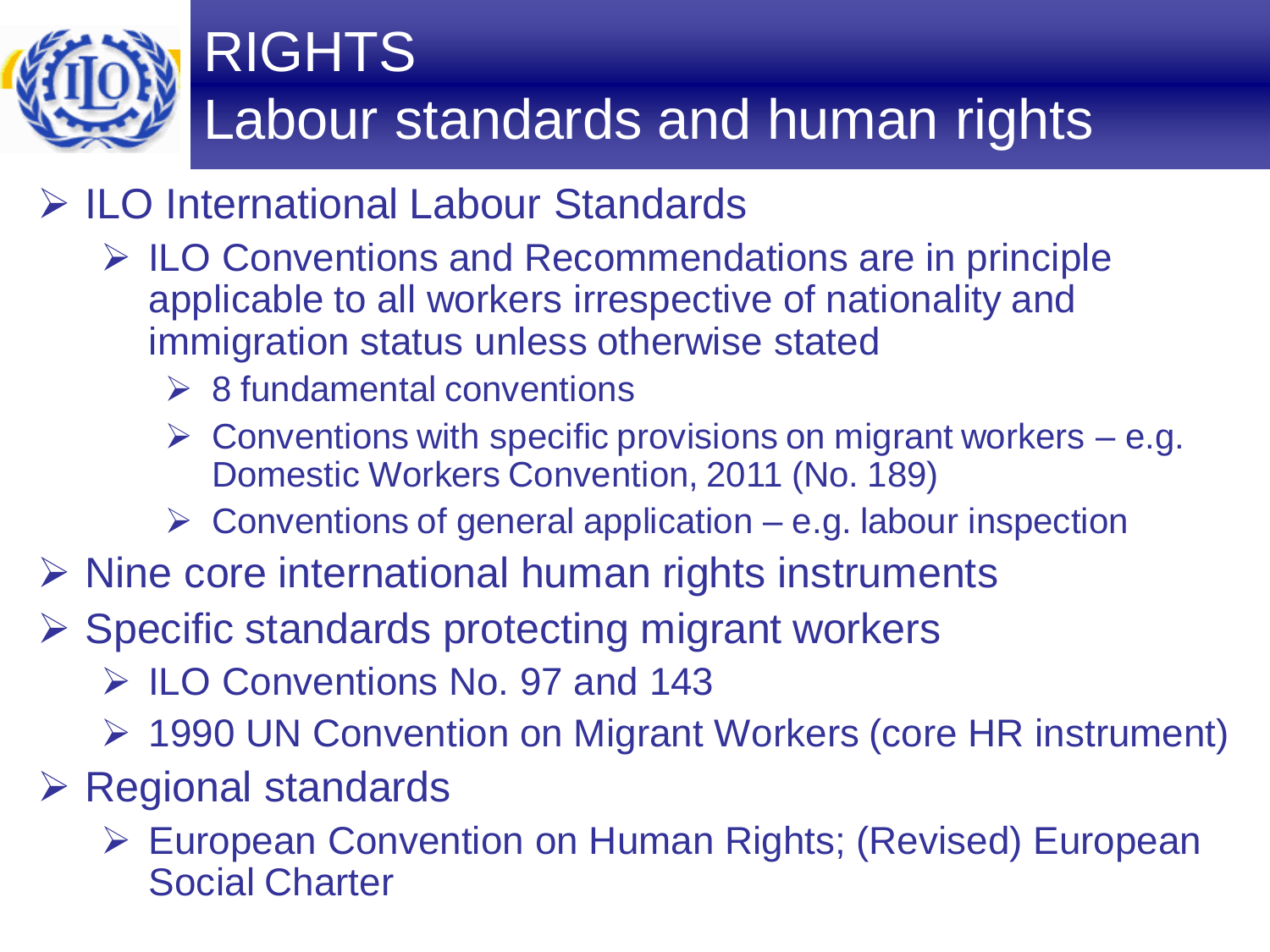

- ILO International Labour Standards (Convention No. 143)
	- $\triangleright$  Basic human rights of all migrant workers to be respected
	- $\triangleright$  Regular status of migrant workers in the event of loss of employment protected
		- $\triangleright$  But this is not tantamount to "a right to stay"
	- $\triangleright$  Equal treatment in respect of rights arising out of past employment (e.g. remuneration, social security)
	- $\triangleright$  Access to legal proceedings
	- $\triangleright$  No costs on expulsion
- $\triangleright$  International and regional human rights law
	- $\triangleright$  Employment rights equal working conditions
	- $\triangleright$  Social rights (health, education)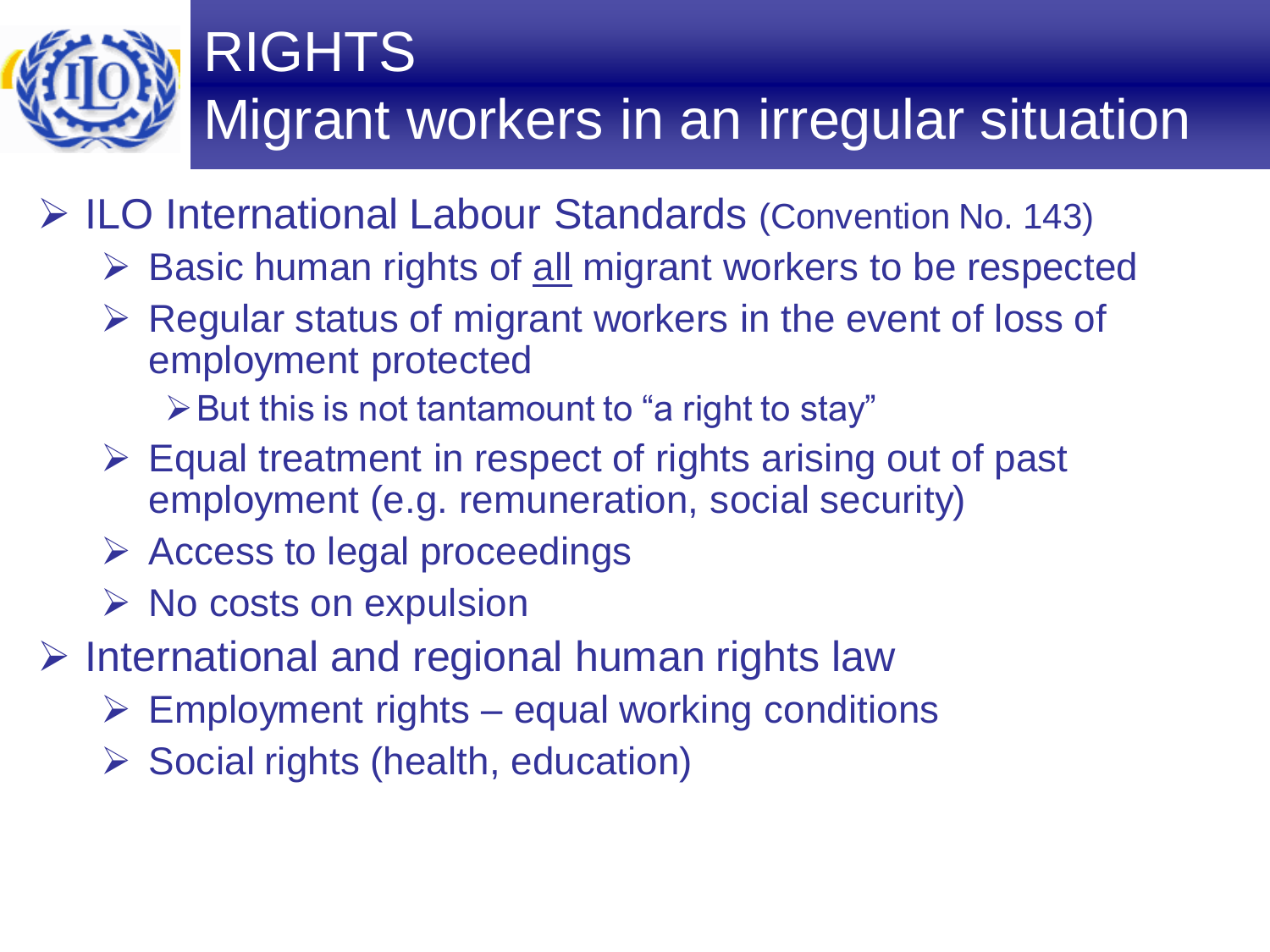

#### Application of a rule of law framework

- $\triangleright$  Ratification and implementation of pertinent instruments
- Adoption of rights-based (labour) migration policies
	- A useful tool: ILO Multilateral Framework on Labour Migration (2006)
- Strict separation ("firewall") between immigration law enforcement and enjoyment of basic "social rights
	- $\triangleright$  No denunciation of migrants in an irregular situation to immigration authorities by health/ education providers
	- Labour inspection to focus on monitoring conditions of work rather than detecting undeclared/ unauthorized work
	- $\triangleright$  Possibilities for migrant workers to bring complaints against exploitative /abusive employers without fear of expulsion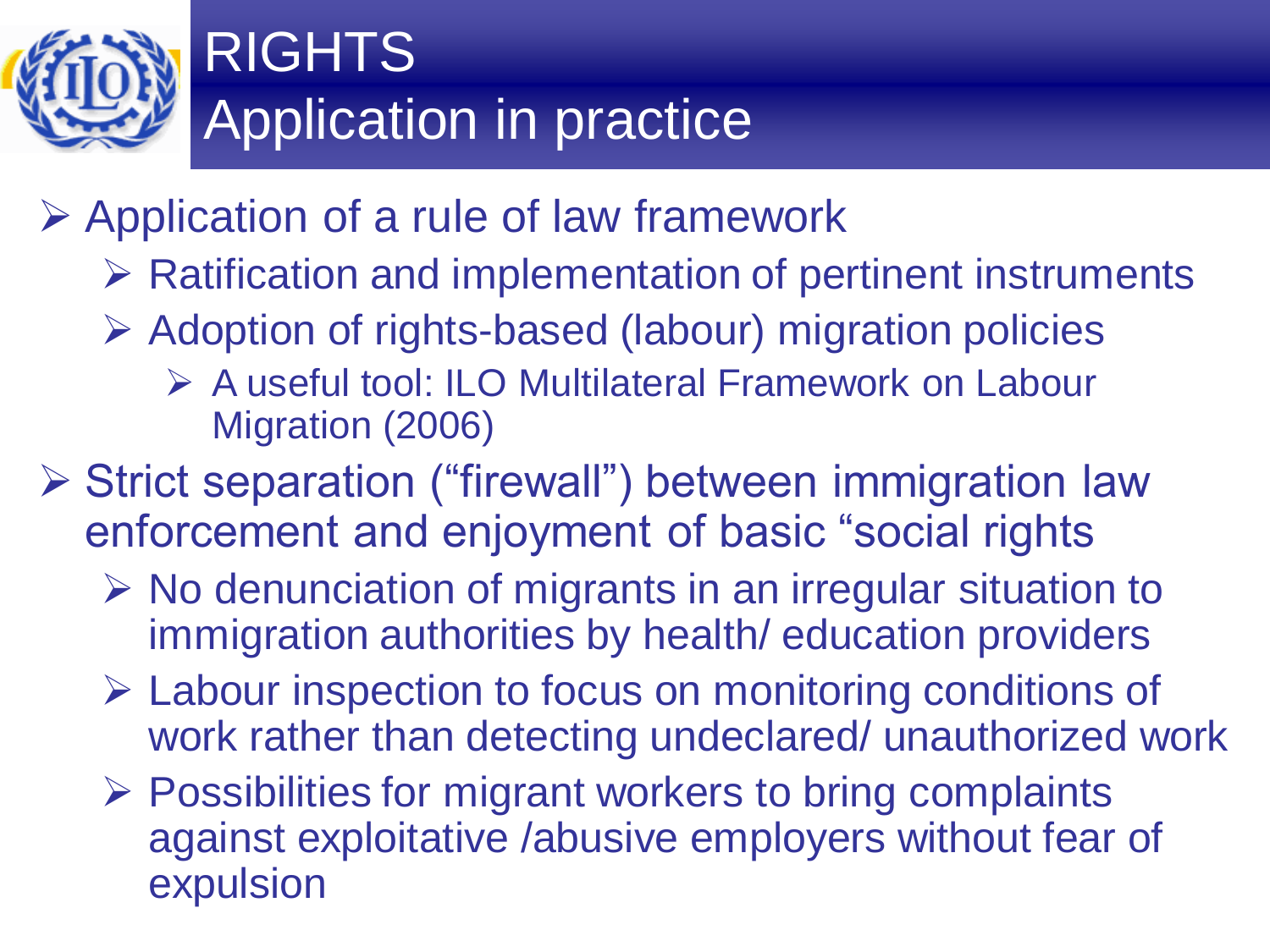

### SOCIAL COHESION Preventing marginalization/ social exclusion

- Avoiding creation and perpetuation of an "underclass" in society
- $\triangleright$  Protecting employment rights
- $\triangleright$  Providing access to social rights
- Developing possibilities for regularization
	- $\triangleright$  Right to "earned adjustment" (ILO, 2004) 3 criteria:
		- $\geq$  (1) no criminality, (2) in employment, (3) element of integration
	- $\triangleright$  Regularization is supported by specific international standards protecting migrant workers
	- $\triangleright$  Importance of establishing equitable regularization procedures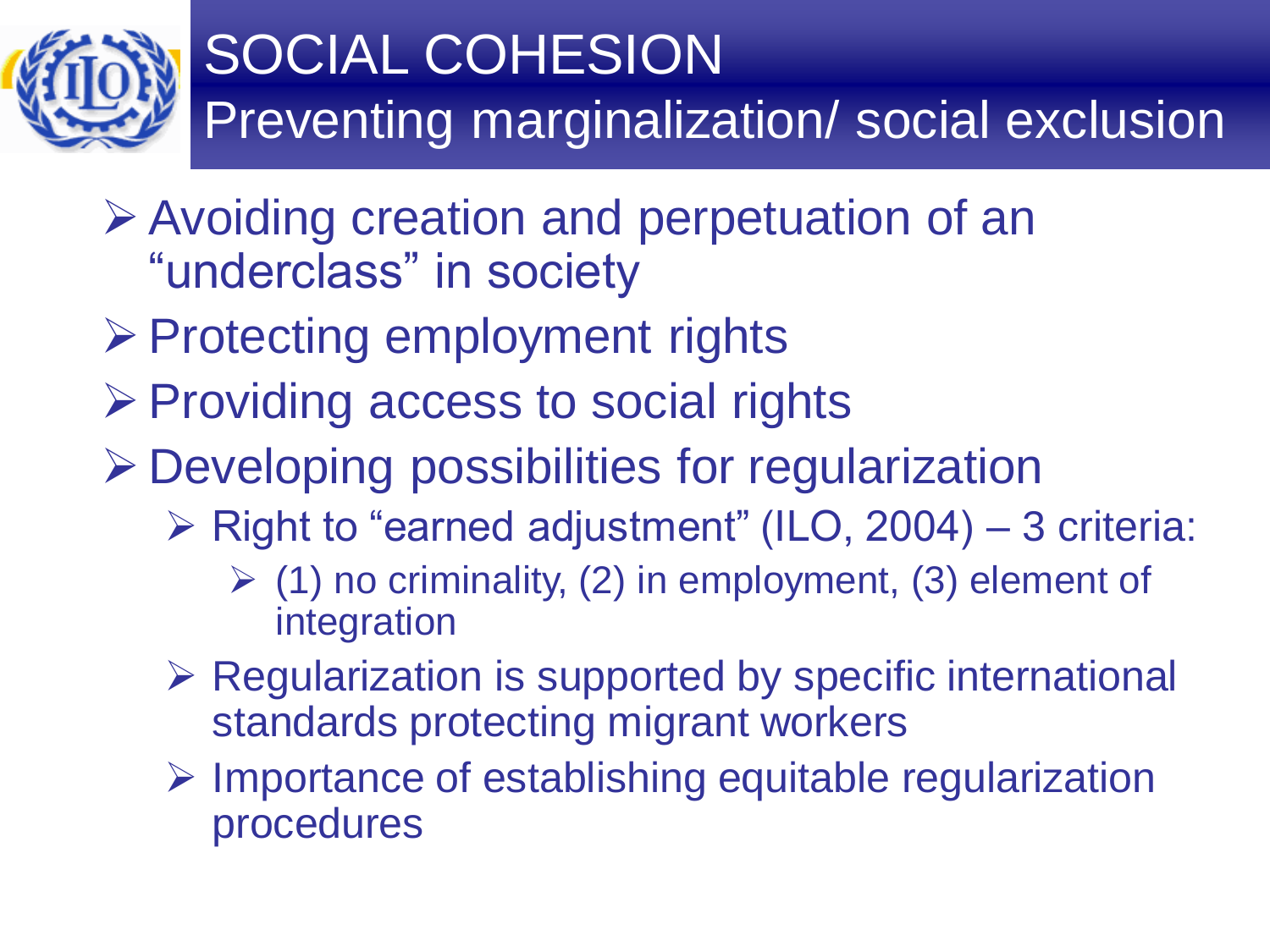

## SOCIAL COHESION Endorsing legal migration

- **≻ Creation of more legal migration channels to** address recognized labour demand in low-skilled sectors (e.g. agriculture, food production, hospitality, domestic work)
	- **► Draft EU Directive on conditions of admission and** residence of third-country national seasonal workers reflects this need
	- ▶ But important to avoid a de-regulatory approach focusing only on temporary / circular migration and reduction of rights
	- Today, in Europe, "social cohesion" is viewed in some circles as discouraging access to a more secure residence for migrants from non-EU/EEA countries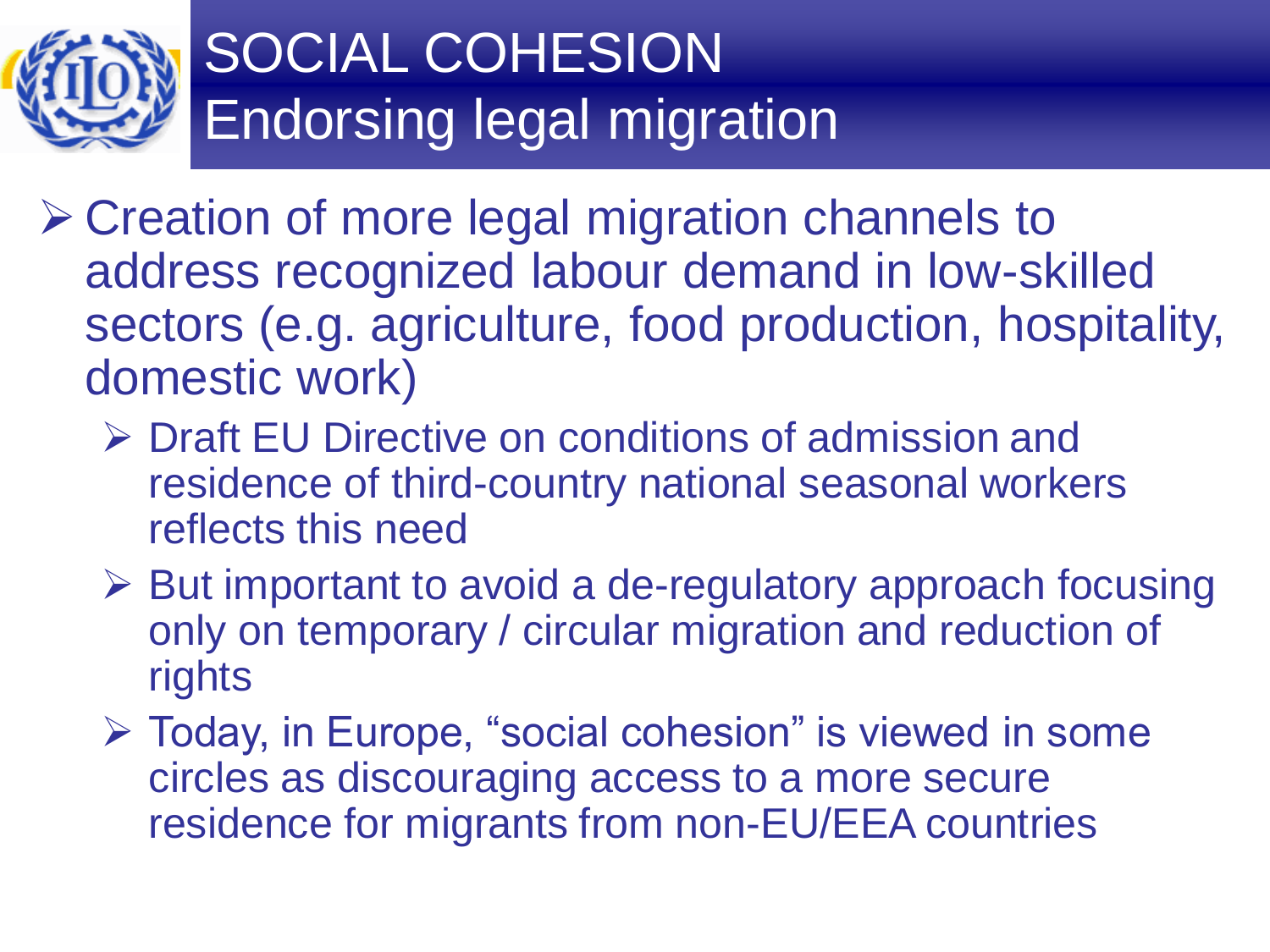

## **CONCLUSIONS**

 $\triangleright$  Need to understand irregular migration

- $\triangleright$  As essentially a labour issue where powerful economic interests are at play
- $\triangleright$  In the broader context of globalization and rapid demographic changes
- $\triangleright$  Importance of a comprehensive approach
	- $\triangleright$  Irregular migration is not just a law enforcement issue
	- $\triangleright$  The labour dimension, rights and social cohesion are crucial elements in finding pathways out of irregularity, particularly given the trend suggesting increasing future labour demand in light of declining workforces
- **► But such an approach can only be rooted in a rule of** law framework